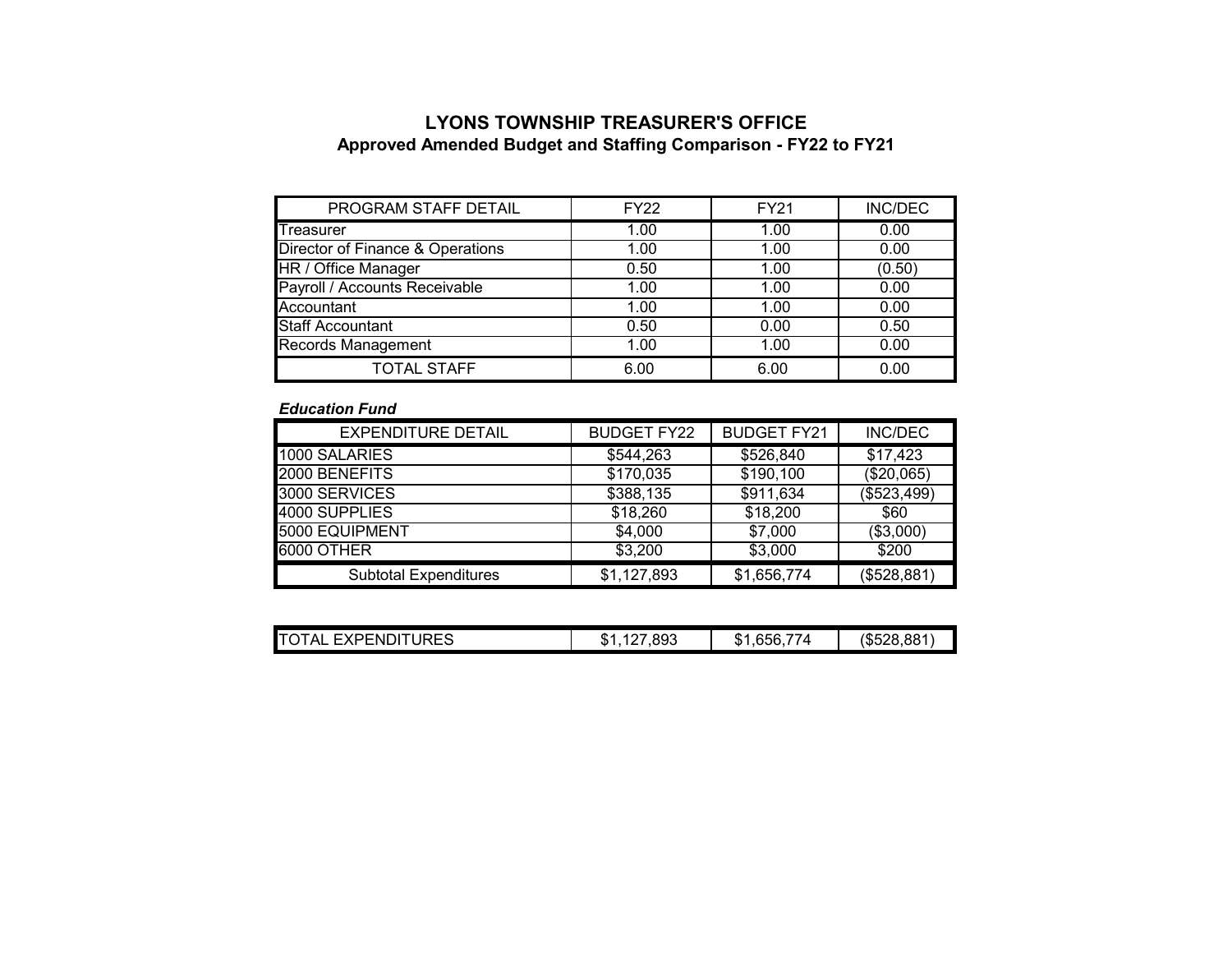|                                    |                                           | <b>APPROVED AMENDED</b> | <b>APPROVED ORIGINAL</b> |
|------------------------------------|-------------------------------------------|-------------------------|--------------------------|
|                                    | <b>ACCOUNT NAME</b>                       | <b>BUDGET 2022</b>      | <b>BUDGET 2022</b>       |
| 10.4.1940.0000.000.4001            | Pro-rata Current Year                     | \$2,127,360             | \$2,127,360              |
| 10.4.1940.0000.000.4002            | Pro-rata Immediate Prior Year             | \$966,620               | \$966,620                |
| 10.4.1950.0000.000.0000            | <b>Refund of Prior Years Expenditures</b> | \$1,000                 | \$1,000                  |
| 10.4.1999.0000.000.0000            | <b>Other Local Revenues</b>               | \$0                     | \$0                      |
|                                    | 10 Education Fund                         | \$3,094,980             | \$3,094,980              |
| <b>Education Fund Expenditures</b> |                                           |                         |                          |
| 10.5.2520.1000.000.5001            | Salary-Treasurer                          | \$175,000               | \$175,000                |
| 10.5.2520.1000.000.5002            | Salary-Human Resources / Office Man       | \$35,480                | \$73,440                 |
| 10.5.2520.1000.000.5004            | Salary-Payroll / Accounts Recievable      | \$66,837                | \$66,837                 |
| 10.5.2520.1000.000.5008            | Salary-Records Management                 | \$70,000                | \$70,000                 |
| 10.5.2520.1000.000.5011            | Salary-Dir. of Finance & Operations       | \$116,699               | \$116,699                |
| 10.5.2520.1000.000.5012            | Salary-Accountant                         | \$71,080                | \$71,080                 |
| 10.5.2520.1000.000.5016            | <b>Salary-Staff Accountant</b>            | \$9,167                 | \$0                      |
| 1000 Series Total                  |                                           | \$544,263               | \$573,056                |
|                                    |                                           |                         |                          |
| 10.5.2520.2120.000.0000            | <b>IMRF</b>                               | \$38,750                | \$40,000                 |
| 10.5.2520.2130.000.0000            | <b>FICA</b>                               | \$42,100                | \$46,500                 |
| 10.5.2520.2140.000.0000            | Medicare                                  | \$11,000                | \$11,000                 |
| 10.5.2520.3800.000.0011            | <b>Retirement Benefits</b>                | \$8,750                 | \$8,750                  |
| 10.5.2520.2210.000.0000            | Life Insurance                            | \$1,080                 | \$1,150                  |
| 10.5.2520.2220.000.0000            | <b>Medical Insurance</b>                  | \$64,500                | \$78,550                 |
| 10.5.2520.2230.000.0000            | Dental Insurance                          | \$3,250                 | \$4,400                  |
| 10.5.2520.2341.000.0000            | Vision Insurance                          | \$605                   | \$660                    |
| 2000 Series Total                  |                                           | \$170,035               | \$191,010                |
|                                    |                                           |                         |                          |
| 10.5.2520.3100.000.0000            | <b>CPA Services</b>                       | \$40,000                | \$55,000                 |
| 10.5.2520.3100.000.0019            | Programming & Training                    | \$4,000                 | \$4,000                  |
| 10.5.2520.3100.000.0023            | Prof & Tech Services - IT                 | \$12,000                | \$12,000                 |
| 10.5.2520.3160.000.0000            | Annual I.V. License                       | \$139,167               | \$139,200                |
| 10.5.2520.3160.000.0027            | Software                                  | \$7,000                 | \$11,000                 |
| 10.5.2520.3170.000.0000            | <b>Audit/Financial Services</b>           | \$22,412                | \$22,000                 |
| 10.5.2520.3180.000.0000            | <b>Legal Services-General</b>             | \$26,000                | \$26,000                 |
| 10.5.2520.3190.000.0000            | <b>Other Professional Services</b>        | \$6,500                 | \$1,500                  |
| 10.5.2520.3200.000.0000            | <b>Property Services</b>                  | \$521                   | \$800                    |